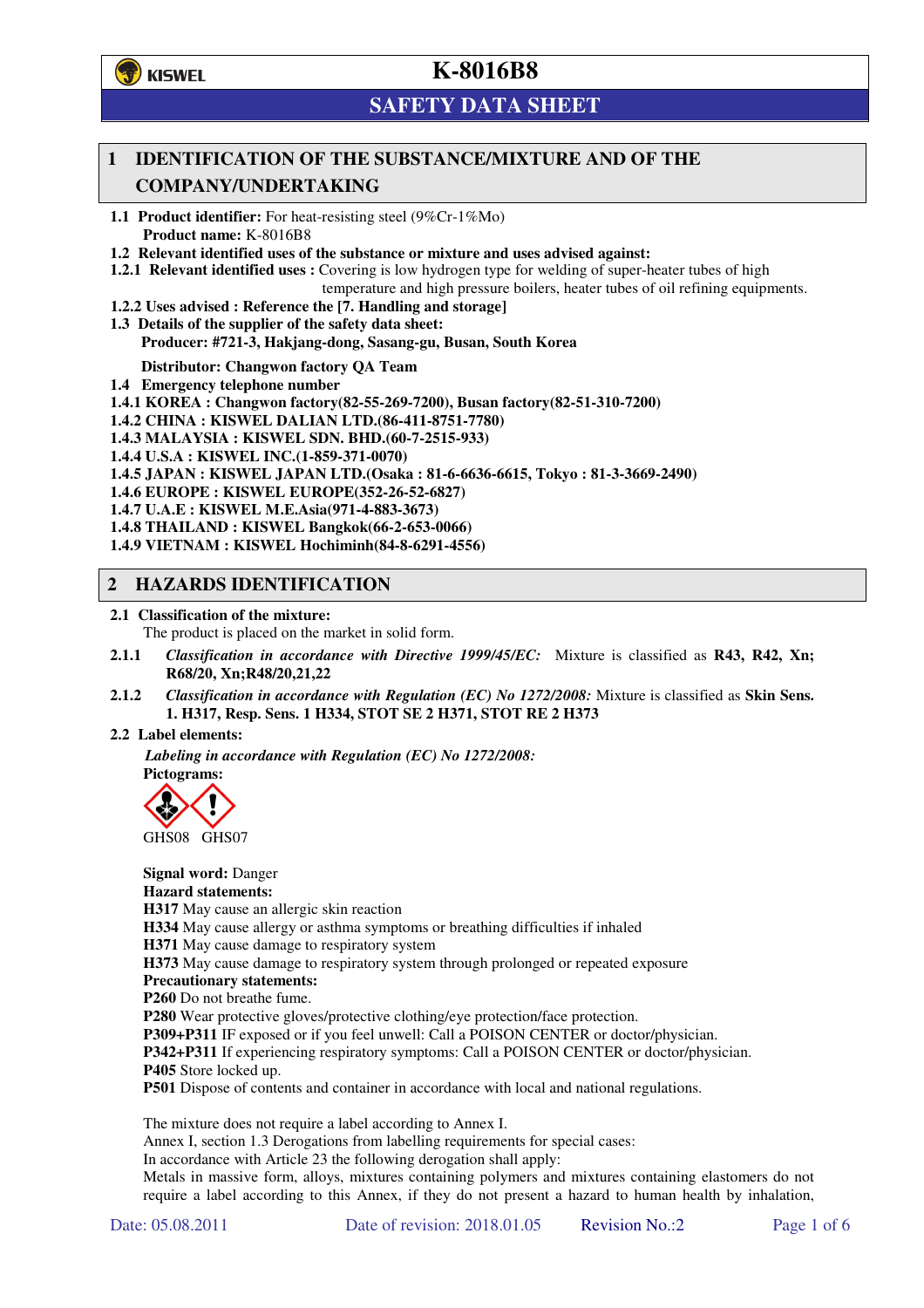**ず) KISWEL** 

# **K-8016B8**

# **SAFETY DATA SHEET**

ingestion or contact with skin or to the aquatic environment in the form in which they are placed on the market, although classified as hazardous in accordance with the criteria of this Annex.

#### **On the other hand, we want to offer classification and label of welding fume for workers.**

**2.3 Other hazards:** No data available.

## **3 COMPOSITION/INFORMATION ON INGREDIENTS**

**3.1 Substances:** No data available.

**3.2 Mixtures:** The mixture contains dangerous substances:

|                                |                |                            | <b>Classification</b>                         |                                                   |                                 |                                     |                                  |                |
|--------------------------------|----------------|----------------------------|-----------------------------------------------|---------------------------------------------------|---------------------------------|-------------------------------------|----------------------------------|----------------|
| <b>Substance name</b>          | EC No.         | Registr.<br>n <sub>0</sub> | 67/548/EEC                                    | <b>Hazard Class</b><br>and<br>Category<br>Code(s) | <b>Hazard</b><br>state-<br>ment | Pictogram/<br><b>Signal</b><br>word | Conc.<br>$(\%)$<br><b>Volume</b> | <b>Note</b>    |
| <sup>1</sup> Ferro Silicon     |                | ۰                          |                                               |                                                   |                                 |                                     | $1.0 - 5.0$                      | $\blacksquare$ |
| <sup>1</sup> Calcium fluoride  | 232-188-7      |                            | $\overline{\phantom{0}}$                      |                                                   | $\overline{\phantom{a}}$        | $\overline{\phantom{a}}$            | $3.0 - 7.0$                      | ٠              |
| $^{\mathrm{1,\,2}}$ Limestone  | 215-279-6      | $\blacksquare$             | $\blacksquare$                                |                                                   | $\blacksquare$                  |                                     | $8.0 - 12.0$                     | ٠              |
| $2,3$ Chromium                 | 231-157-5      |                            | R43<br>R42                                    | Skin Sens. 1<br>Resp. Sens. 1                     | H317<br>H334                    | Danger                              | $6.0 - 10.0$                     |                |
| $1,2$ Mica                     | $\overline{a}$ | $\blacksquare$             | $\overline{\phantom{a}}$                      |                                                   | $\overline{\phantom{a}}$        |                                     | $0.1 - 1.0$                      |                |
| <sup>2,3</sup> Titaniumdioxide | 236-675-5      | $\overline{\phantom{a}}$   | Xi; R36<br>Xi; R37<br>T; R48/23               | Eye Irrit. 2<br>STOT SE 3<br><b>STOT RE1</b>      | H319<br>H335<br>H372            | Danger                              | $1.0 - 3.0$                      |                |
| <sup>1</sup> Sodium silicate   | 239-981-7      |                            |                                               |                                                   |                                 |                                     | $1.0 - 5.0$                      |                |
| $2,3$ Iron                     | 231-096-4      | $\overline{\phantom{a}}$   | Xn;<br>R68/20/21/22<br>$Xn$ ;<br>R68/20/21/22 | STOT SE <sub>2</sub><br><b>STOT RE2</b>           | H371<br>H373                    | Warning                             | $63.0 - 67.0$                    |                |

<sup>1</sup>Substance is not classified in terms of Regulation (EC) No. 1272/2008 Annex VI.

<sup>2</sup>Substance with workplace exposure limits.

\* See all the hazard statements in chapter 16.

## **4 FIRST AID MEASURES**

#### **4.1 Description of first aid measures:**

**In case of respiratory exposure**: Remove to fresh air and keep at rest. If breathing is difficult or has stopped, administer artificial respiration as necessary. Seek medical attention.

**In case of skin contamination**: Wash contaminated area thoroughly with soap and water. Remove and wash contaminated clothing. If a persistent rash or irritation occurs, seek medical attention.

 **In case of intrusion into eye**: Immediately flush eyes with large amounts of running water for at least 15 minutes, lifting the upper and lower eyelids. Get medical attention.

**In case of oral intake**: Ingestion is considered unlikely due to product form. However, if swallowed do not induce vomiting. Seek medical attention. Advice to doctor: treat symptomatically.

**4.2 Most important symptoms and effects, both acute and delayed:** No data available.

**4.3 Indication of any immediate medical attention and special treatment needed:** No data available.

## **5 FIREFIGHTING MEASURES**

#### **5.1 Extinguishing media:**

**Suitable extinguishing media:** Carbon dioxide, dry chemical, water spray. Use extinguishing media appropriate for surrounding fire.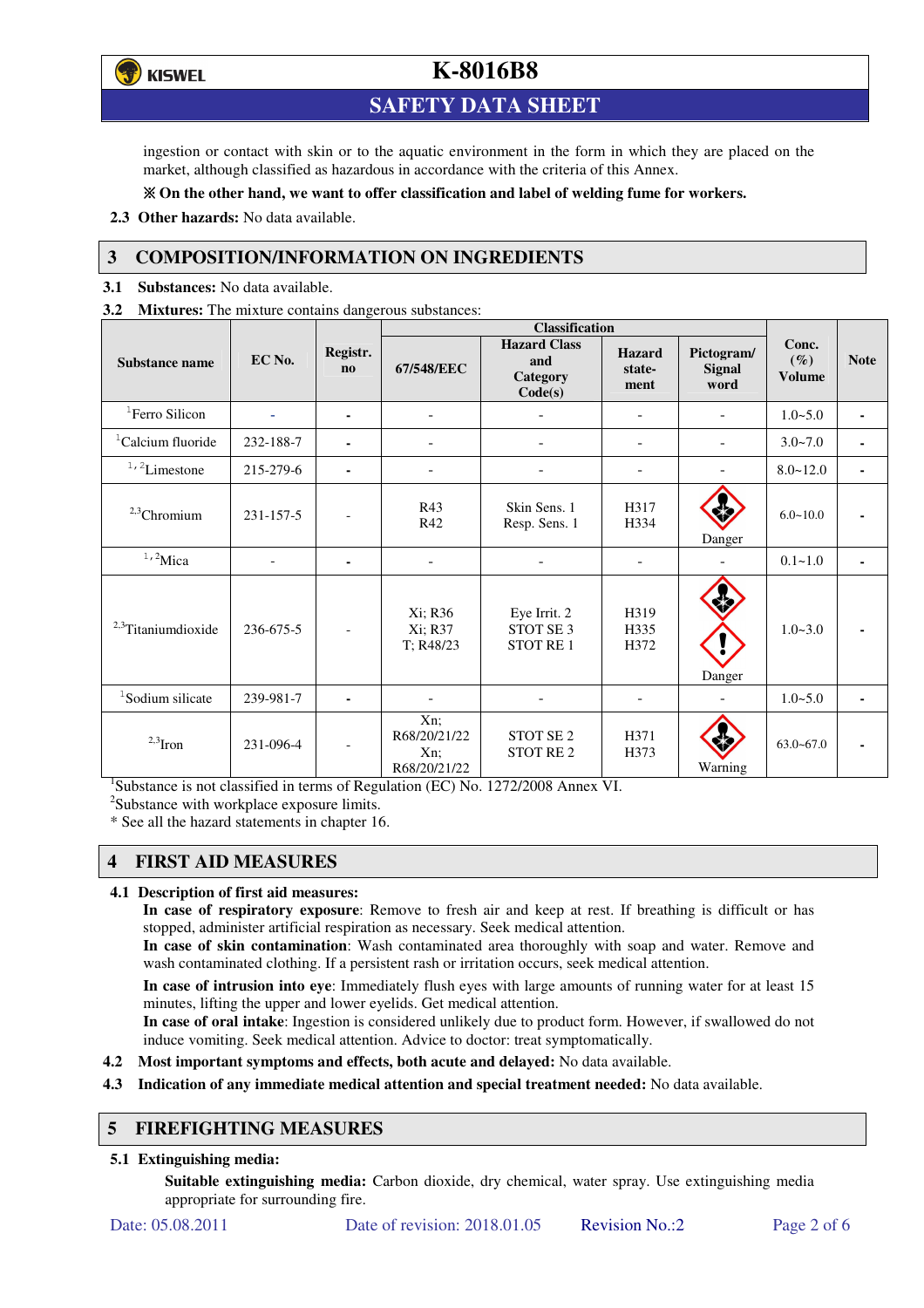

# **SAFETY DATA SHEET**

**Unsuitable extinguishing media:** No data available.

- **5.2 Special hazards arising from the substance or mixture:** Fire may produce irritating or poisonous gases.
- **5.3 Advice for firefighters:** In the event of a fire, wear self-contained breathing apparatus and protective clothing.

### **6 ACCIDENTAL RELEASE MEASURES**

**6.1 Personal precautions, protective equipment and emergency procedures:** 

**For non-emergency personnel:** Wear appropriate personal protective equipment as specified in Section 8. Ensure adequate ventilation**.** 

**For emergency responders:** No data available.

**6.2 Environmental precautions:** Avoid dispersal of spilled material and contact with soil, ground and surface water, drains and sewers.

**Methods and material for containment and cleaning up:** Take up mechanically. Collect the material in labeled containers and dispose of according to local and regional authority requirements.

**6.3 Reference to other sections:** See Section 7 for information on safe handling. See Section 8 for information on personal protection equipment. See Section 13 for disposal information.

## **7 HANDLING AND STORAGE**

- **7.1 Precautions for safe handling:** Welding may produce fumes and gases hazardous to health. Avoid breathing these fumes and gases. Use adequate ventilation. Keep away from sources of ignition. Avoid contact with skin, eyes and clothing. Do not eat, drink and smoke in work areas.
- **7.2 Conditions for safe storage, including any incompatibilities**: Store in cool, dry and well-ventilated place. Keep away from incompatible materials. Keep away from heat and open flame.
- **7.3 Specific end use(s):** No data available.

#### **8 EXPOSURE CONTROLS/PERSONAL PROTECTION**

**8.1 Control parameters:** Exposure limits were not established for this product.

Workplace exposure limits for substances contained in the mixture are listed in *EH40/2005* Workplace exposure limits:

|                             |                   | Workplace exposure limit                                                           |     |                                                                                                              |    |                 |  |
|-----------------------------|-------------------|------------------------------------------------------------------------------------|-----|--------------------------------------------------------------------------------------------------------------|----|-----------------|--|
| <b>Substance</b>            | <b>CAS</b> number | Long-term<br>exposure limit<br>(8-hour TWA<br>reference period)<br>$mg.m-3$<br>ppm |     | <b>Short-term</b><br>exposure limit<br>$(15\text{-minute})$<br>reference period)<br>mg.m <sup>3</sup><br>ppm |    | <b>Comments</b> |  |
| Chromium                    | 7440-47-3         | $\overline{\phantom{a}}$                                                           | 0.5 | $\equiv$                                                                                                     |    |                 |  |
| Limestone/Calcium carbonate | 1317-65-3         |                                                                                    |     |                                                                                                              |    |                 |  |
| Total inhalable             |                   | ۰                                                                                  | 10  |                                                                                                              |    |                 |  |
| Respirable                  |                   | -                                                                                  | 4   |                                                                                                              |    |                 |  |
| Mica                        | 12001-26-2        |                                                                                    |     |                                                                                                              |    |                 |  |
| Total inhalable             |                   | ۰                                                                                  | 10  |                                                                                                              |    |                 |  |
| respirable                  |                   | -                                                                                  | 0.8 | $\overline{\phantom{a}}$                                                                                     |    |                 |  |
| Titanium dioxide            |                   |                                                                                    |     |                                                                                                              |    |                 |  |
| Total inhalable             | 13463-67-7        | $\overline{\phantom{0}}$                                                           | 10  |                                                                                                              |    |                 |  |
| resirable                   |                   | -                                                                                  | 4   | -                                                                                                            |    |                 |  |
| Iron oxide, fume (as Fe)    | 1309-37-1         | ۰                                                                                  | 5   |                                                                                                              | 10 |                 |  |

\*A skin notation assigned to the OEL identifies the possibility of significant uptake through the skin.

- **8.2 Exposure controls:** Do not eat, drink and smoke. Immediately remove all contaminated clothing. Wash hands before breaks and at the end of work.
- **8.2.1 Appropriate engineering controls:** Use local exhaust ventilation during all welding operations.

**8.2.2 Individual protection measures, such as personal protective equipment:**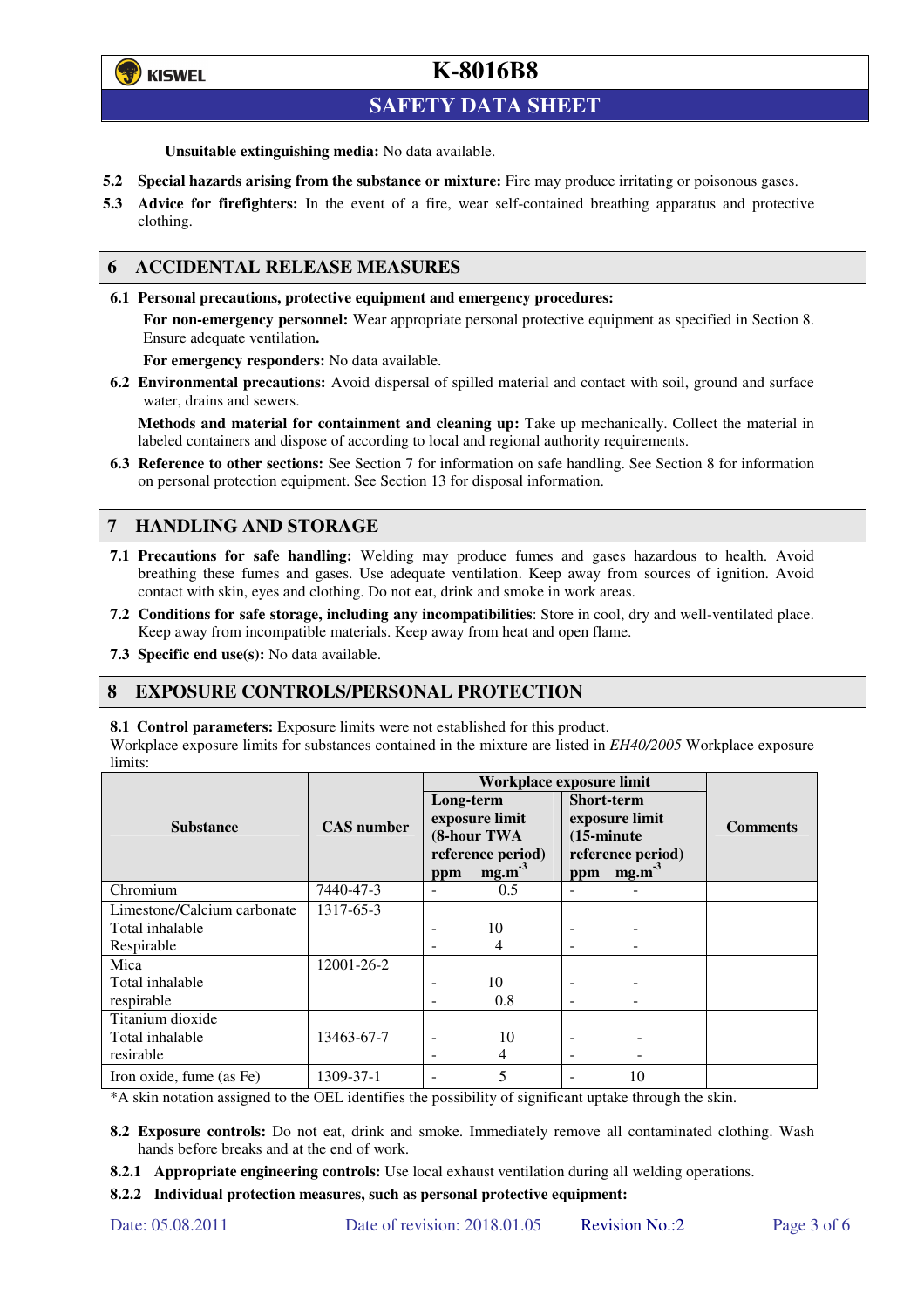

**SAFETY DATA SHEET** 

**8.2.2.1 Eye/face protection:** Always wear eye protection during welding operations, helmet and/or face shield with filter lens.

#### **8.2.2.2 Skin protection:**

**Hand protection:** Wear appropriate protective (welding) gloves during welding. **Other:** Wear appropriate protective clothing and boots.

- **8.2.2.3 Respiratory protection:** If ventilation is insufficient, use appropriate respirator or self-contained breathing apparatus.
- **8.2.2.4 Thermal hazards:** No data available.
- **8.2.3 Environmental exposure controls:** Do not allow to enter sewers, surface and ground water.

## **9 PHYSICAL AND CHEMICAL PROPERTIES**

#### **9.1 Information on basic physical and chemical properties:**

| our amoramunon on ousie physical und encancen properties.<br>Appearance: | solid (metal rod)        |
|--------------------------------------------------------------------------|--------------------------|
| Odour:                                                                   |                          |
| <b>Odour threshold:</b>                                                  |                          |
| pH:                                                                      |                          |
| <b>Melting point/freezing point:</b>                                     | -                        |
| Initial boiling point and boiling range:                                 | $\qquad \qquad -$        |
| <b>Flash point:</b>                                                      |                          |
| <b>Evaporation rate:</b>                                                 |                          |
| <b>Flammability (solid, gas):</b>                                        |                          |
| <b>Upper/lower flammability or explosive limits:</b>                     | $\overline{\phantom{a}}$ |
| Vapour pressure:                                                         | ۰                        |
| Vapour density:                                                          |                          |
| <b>Relative density:</b>                                                 |                          |
| Solubility(ies):                                                         |                          |
| Partition coefficient: n-octanol/water:                                  | $\overline{a}$           |
| <b>Auto-ignition temperature:</b>                                        | -                        |
| <b>Decomposition temperature:</b>                                        |                          |
| <b>Viscosity:</b>                                                        |                          |
| <b>Explosive properties:</b>                                             | ۰                        |
| <b>Oxidising properties:</b>                                             |                          |

**9.2 Other information:** No data available.

## **10 STABILITY AND REACTIVITY**

**10.1 Reactivity:** No data available.

- **10.2 Chemical stability:** The product is stable under normal conditions. When using it may produce dangerous fumes and gases.
- **10.3 Possibility of hazardous reactions:** No data available.
- **10.4 Conditions to avoid:** Avoid contact with incompatible materials.
- **10.5 Incompatible materials:** Acids, bases, oxidizing agents.
- **10.6 Hazardous decomposition products:** Metal oxide fumes and gases are produced during welding.

## **11 TOXICOLOGICAL INFORMATION**

#### **11.1 Information on toxicological effects:**

The mixture may cause an allergic skin reaction. It is suspected of causing cancer. It causes damage to organs through prolonged or repeated exposure.

## **12 ECOLOGICAL INFORMATION**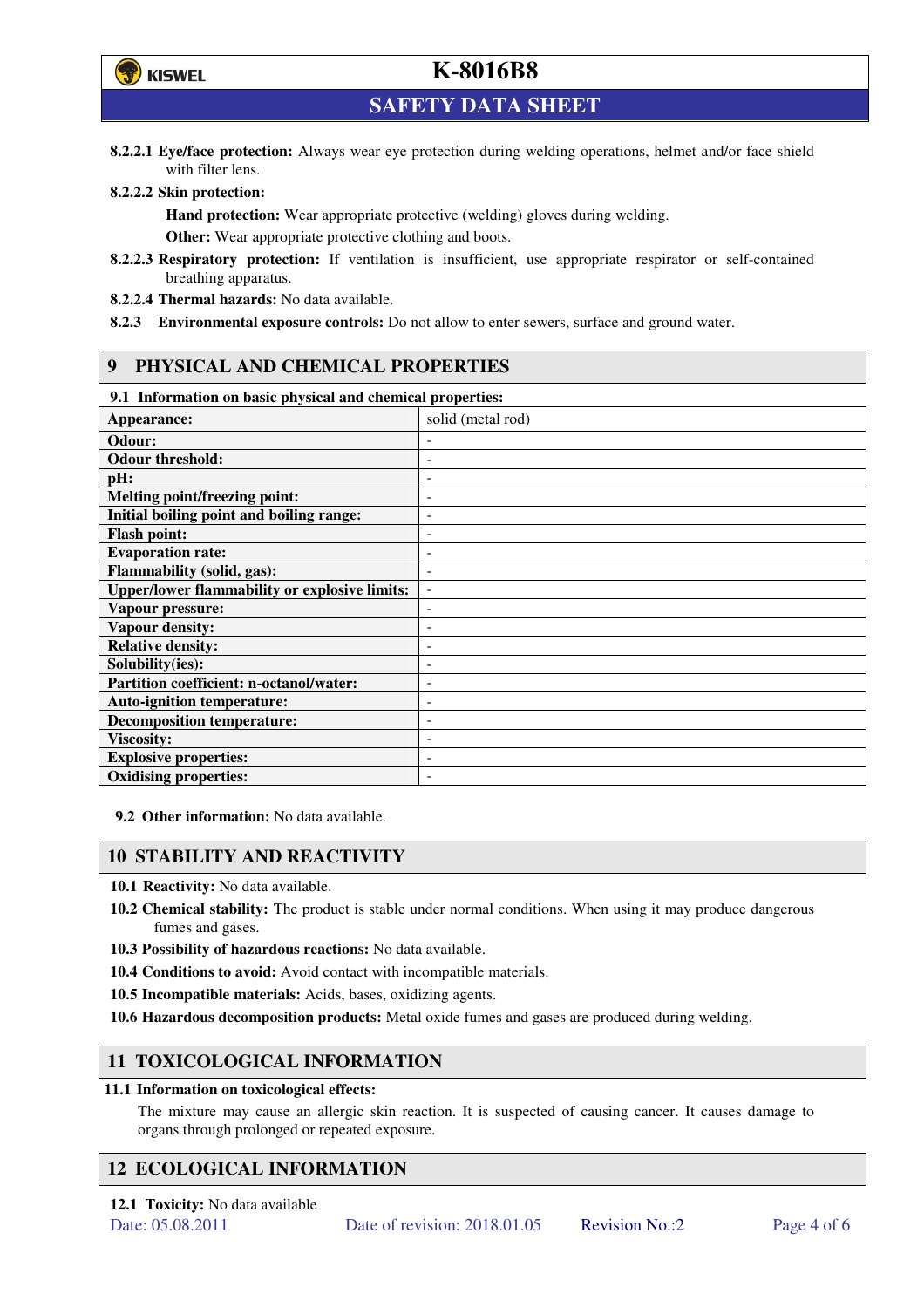

 $\overline{a}$ 

# **K-8016B8**

# **SAFETY DATA SHEET**

- **12.2 Persistence and degradability:** No data available.
- **12.3 Bioaccumulative potential:** No data available.
- **12.4 Mobility in soil:** No data available.
- **12.5 Results of PBT and vPvB assessment:** No data available.
- **12.6 Other adverse effects:** No data available.

### **13 DISPOSAL CONSIDERATIONS**

**13.1 Waste treatment methods:** Dispose off in accordance with local and national regulations.

## **14 TRANSPORT INFORMATION**

**14.1 ADR/RID/ADN:** The mixture is not subject to international regulations on transport of dangerous goods.

| UN number:                            | -                        |
|---------------------------------------|--------------------------|
| UN proper shipping name:              | -                        |
| Transport hazard class(es):           | -                        |
| <b>Packing group:</b>                 | -                        |
| <b>Environmental hazards:</b>         | -                        |
| <b>Special precautions for user:</b>  | -                        |
| <b>Transport in bulk according to</b> |                          |
| Annex II of MARPOL73/78 and the       | $\overline{\phantom{a}}$ |
| <b>IBC</b> Code:                      |                          |

**14.2 IMDG:** The mixture is not subject to international regulations on transport of dangerous goods.

**14.3 ICAO/IATA:** The mixture is not subject to international regulations on transport of dangerous goods.

## **15 REGULATORY INFORMATION**

#### **15.1 Safety, health and environmental regulations/legislation specific for the substance or mixture:**

- Corrigendum to Regulation (EC) No 1907/2006 of the European Parliament and of the Council of 18 December 2006 concerning the Registration, Evaluation, Authorization and Restriction of Chemicals (REACH), establishing a European Chemicals Agency, amending Directive 1999/45/EC and repealing Council Regulation (EEC) No 793/93 and Commission Regulation (EC) No 1488/94 as well as Council Directive 76/769/EEC and Commission Directives 91/155/EEC, 93/67/EEC, 93/105/EC and 2000/21/EC (OJ L 396, 30.12.2006);
- Corrigendum to Directive No 2006/121/EC of the European Parliament and of the Council of 18 December 2006 amending Council Directive 67/548/EEC on the approximation of laws, regulations and administrative provisions relating to the classification, packaging and labeling of dangerous substances in order to adapt it to Regulation (EC) No 1907/2006 concerning the Registration, Evaluation, Authorization and Restriction of Chemicals (REACH) and establishing a European Chemicals Agency (OJ L 396, 30.12.2006);
- Regulation (EC) No 1272/2008 of the European parliament and of the Council of 16 December 2008 on classification, labeling and packaging of substances and mixtures, amending and repealing Directives 67/548/EEC and 1999/45/EC, and amending Regulation (EC) No 1907/2006 (OJ L 353, 31.12. 2008).
- COMMISSION REGULATION (EC) No 790/2009 of 10 August 2009 amending, for the purposes of its adaptation to technical and scientific progress, Regulation (EC) No 1272/2008 of the European Parliament and of the Council on classification, labeling and packaging of substances and mixtures.
- COMMISSION REGULATION (EU) No 453/2010 of 20 May 2010 amending Regulation (EC) No 1907/2006 of the European Parliament and of the Council on the Registration, Evaluation, Authorisation and Restriction of Chemicals (REACH).